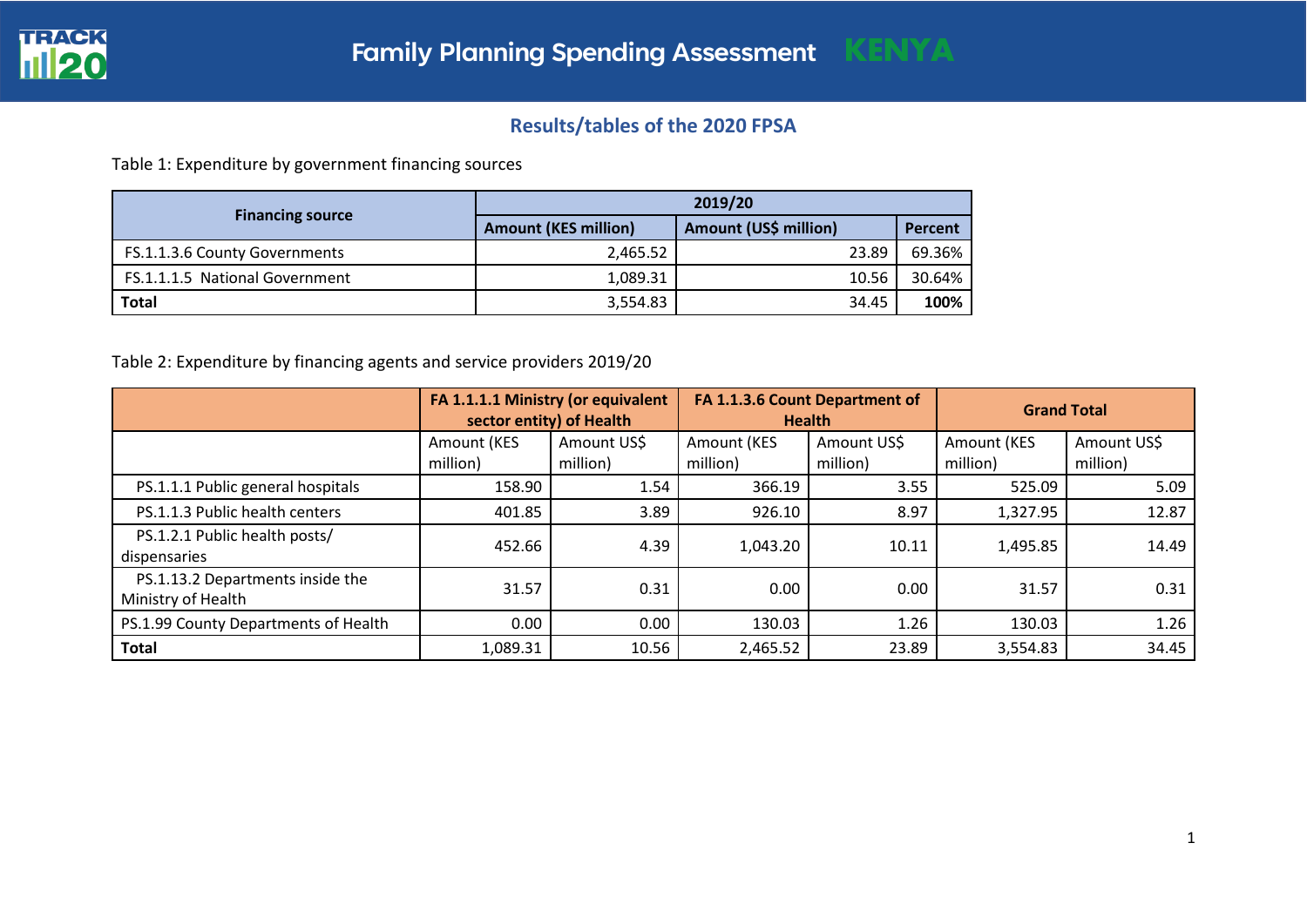

## Table 3: Expenditure service providers 2019/20

|                    | PS.1.1.1<br><b>Public general</b><br>hospitals | PS.1.1.3 Public<br>health centers | PS.1.2.1 Public<br>health posts/<br>dispensaries | PS.1.13.2<br><b>Departments</b><br>inside the<br><b>Ministry of</b><br><b>Health</b> | <b>PS.1.99</b><br><b>County</b><br><b>Departments</b><br>of Health | <b>Grand Total</b> |
|--------------------|------------------------------------------------|-----------------------------------|--------------------------------------------------|--------------------------------------------------------------------------------------|--------------------------------------------------------------------|--------------------|
| <b>Total (KES)</b> | 525.09                                         | 1,327.95                          | 1,495.85                                         | 75.91                                                                                | 130.03                                                             | 3,554.83           |
| Total (US\$)       | 5.09                                           | 12.87                             | 14.49                                            | 0.74                                                                                 | 1.26                                                               | 34.45              |

Table 4: Expenditure by factors of production and financing sources 2019/20

| <b>Production Factors</b>                                                   |          | FS.1.1.3.6<br><b>County</b><br><b>Governments</b> | FS.1.1.1.5<br><b>National</b><br><b>Government</b> |                        |                        |                 | <b>Grand Total</b> |  |
|-----------------------------------------------------------------------------|----------|---------------------------------------------------|----------------------------------------------------|------------------------|------------------------|-----------------|--------------------|--|
|                                                                             |          | <b>Amount</b><br>US\$)                            | <b>Amount</b><br>(KES)                             | <b>Amount</b><br>US\$) | <b>Amount</b><br>(KES) | Amount<br>US\$) | Percent            |  |
| FPPF 1.1.2: Indirect FP service provision staff cost.                       | 2,018.50 | 19.56                                             | 0.00                                               | 0.00                   | 2,018.50               | 19.56           | 56.78%             |  |
| FPPF 1.1.3: Management staff cost                                           | 128.65   | 1.25                                              | 12.21                                              | 0.12                   | 140.86                 | 1.36            | 3.96%              |  |
| FPPF 1.1.98: Staff cost not disaggregated by type                           | 0.00     | 0.00                                              | 44.35                                              | 0.43                   | 44.35                  | 0.43            | 1.25%              |  |
| <b>FPPF 1.2.1: Pills</b>                                                    | 0.00     | 0.00                                              | 410.46                                             | 3.98                   | 410.46                 | 3.98            | 11.55%             |  |
| FPPF 1.2.2: Injectables and related consumables                             | 0.00     | 0.00                                              | 211.30                                             | 2.05                   | 211.30                 | 2.05            | 5.94%              |  |
| FPPF 1.2.3: IUD and related consumables                                     | 0.00     | 0.00                                              | 32.79                                              | 0.32                   | 32.79                  | 0.32            | 0.92%              |  |
| FPPF 1.2.4: Implants and related consumables                                | 0.00     | 0.00                                              | 205.23                                             | 1.99                   | 205.23                 | 1.99            | 5.77%              |  |
| FPPF 1.2.5: Consumables for tubal ligation                                  | 0.00     | 0.00                                              | 1.21                                               | 0.01                   | 1.21                   | 0.01            | 0.03%              |  |
| FPPF 1.2.7: Male condoms for FP                                             | 0.00     | 0.00                                              | 112.94                                             | 1.09                   | 112.94                 | 1.09            | 3.18%              |  |
| FPPF 1.2.8: Female condoms for FP                                           | 0.00     | 0.00                                              | 0.61                                               | 0.01                   | 0.61                   | 0.01            | 0.02%              |  |
| FPPF 1.2.99: Contraceptives and consumables not classified above (specify). | 0.00     | 0.00                                              | 38.86                                              | 0.38                   | 38.86                  | 0.38            | 1.09%              |  |